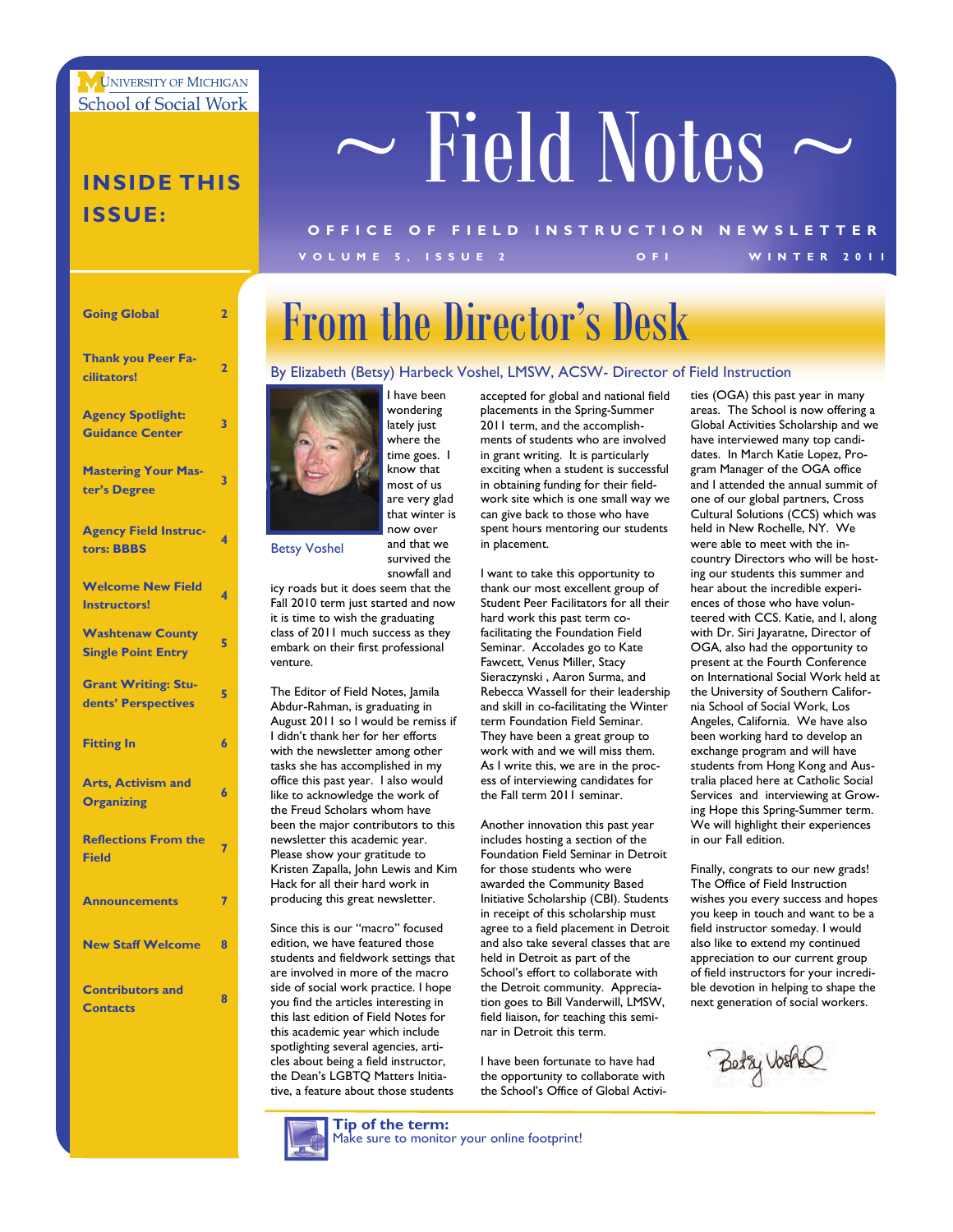

Copyright per Google Images

*"International social work is a growing and important field. Our world is becoming more and more connected and we need to recognize that through our practice ."* 

-Allie Standal

# Going Global: International Field Placements

#### By John Lewis, MSW Candidate and Kristen Zappalla, MSW Candidate

Are you interested in International Social Work, and learning from international non-profits? Do you value challenging yourself and your world view? The School of Social Work Office of Global Activities (OGA) offers students who choose the out-ofsequence 16-month track, the opportunity to participate in international field placements. OGA "plans to promote social work in a global context, emphasizing principles of co-learning and partnership, not a Westerncentered, top-down approach." Today, in line with this vision, OGA partners with [The Univer](http://www.hku.hk/index.html)[sity of Hong Kong](http://www.hku.hk/index.html) and the [Uni](http://www.socialwork.unimelb.edu.au/)[versity of Melbourne](http://www.socialwork.unimelb.edu.au/) as well as Cross Cultural Solutions (an agency connecting volunteers and students to global field sites), to offer numerous international field placements.

One of the students who will be doing an international placement this summer is Allie Standal. She will be spending her summer at a management placement in Melbourne, Australia. Allie explains what inspired her to do an international placement and said: "I wanted to pursue a career in international social work and

hopefully work abroad for a couple of years. I also really love traveling and experiencing new cultures. I think it will be a great learning opportunity that will challenge me to step out of my comfort zone." When asked what she wanted others to know about international social work, she replied, "International social work is a growing and important field. Our world is becoming more and more connected and we need to recognize that in our practice." She further stated that social workers within the US can be leading examples to social workers in countries where the profession is just beginning to be recognized.

Another student with an international placement is Andrea Ortega, who will be spending her summer in Lima, Peru. Andrea became interested in international social work in order to see how other countries pursue social justice. "I think I am more or less trying to learn different approaches to helping vulnerable populations that might vary from social work practice in the United States." When asked what she is hoping to get out of her placement, she responded, "I am hoping to have a wonderful experience working and living in Lima. I think that most of all, I am looking to really delve into the culture and experience life in a new city while attempting to help those cases to which I am assigned."

Andrea and Allie are not the first MSW students to do an international placement. Since 2006, 36 students traveled to 10 countries located in Africa, Asia, Eastern Europe and Latin America. While overseas, micro and macro students worked with a variety of agencies and organizations. The following highlights a few past partnerships and placement possibilities: Ashoka Innovators for the Public (India), Foundation for Sustainable Development (Nicaragua), Foundation for Sustainable Development (Ecuador), U-M Center for Growth and Human Development, University of Ghana Medical School (Ghana) and U-M Center for Growth and Human Development, University of Chile (Chile). If you are interested in pursuing a global field placement, e-mail OGA at ssw.oga@umich.edu.

### Thank You Peer Facilitators for a Job Well Done!



From left to right: Rebecca Wassell, Venus Miller, Stacey Sieraczynski, Kate Fawcett and Aaron Surma

The following students assisted with the facilitation of the Foundation Field Seminar during the Winter term: **Rebecca Wassell** is concentrating in IP, Children & Youth with a CO minor and is placed with Spectrum Child & Family Services; **Venus Miller** is a Management of Human Services in Mental Health student who is placed at Development Centers Inc.; **Kate Fawcett** is an IP and Mental Health student placed at Unison Behavioral Health; **Stacey Sieraczynski** is an IP and Children and Youth student placed at Change is Possible Counseling Services; **Aaron Surma** is a Management/CSS student who is placed at Greater Detroit Network for Social Innovators. We wish them well as they near graduation and pursue their careers!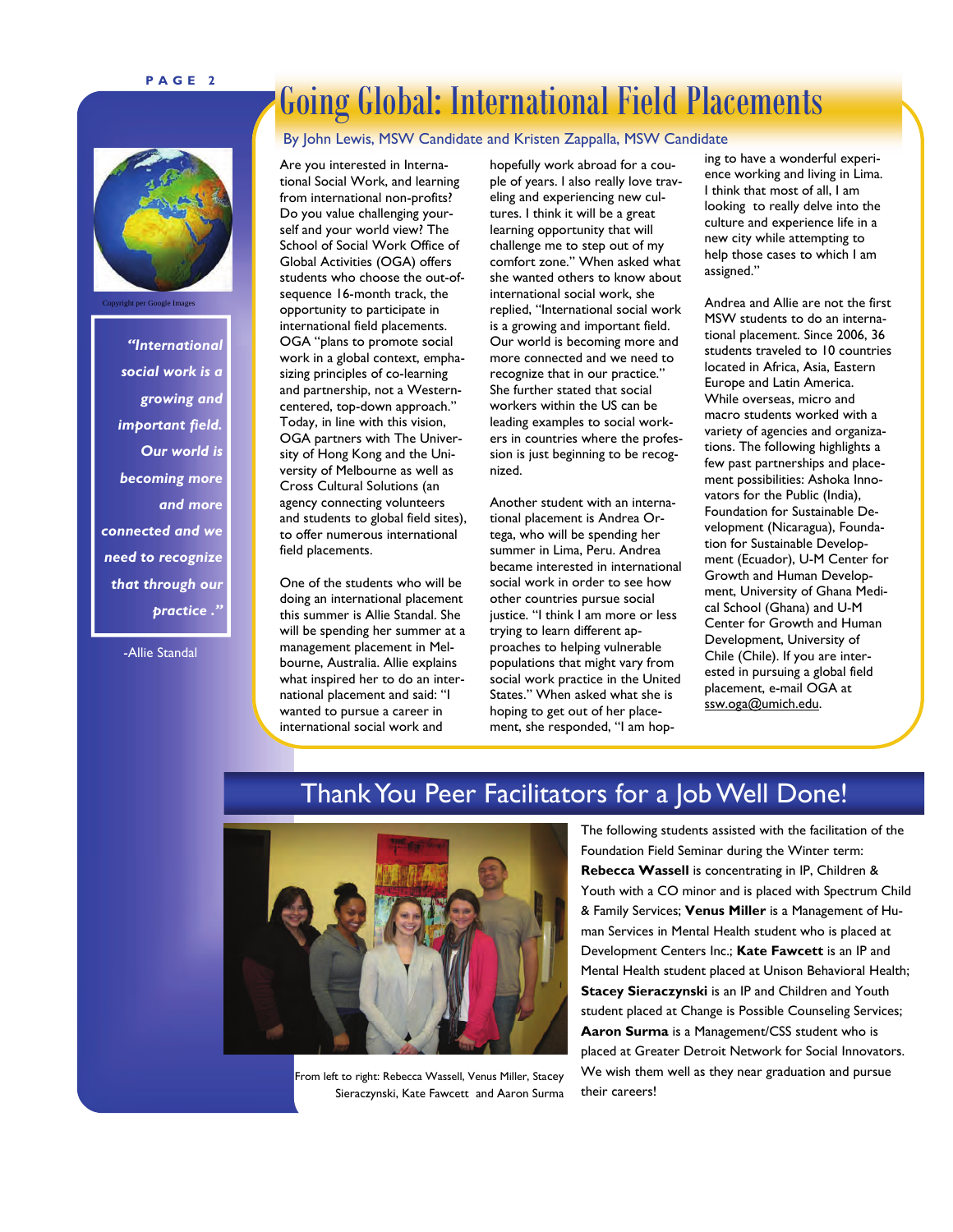# Agency Spotlight: The Guidance Center

By John Lewis, MSW Candidate

"Born and raised in South Detroit."Yes, that is from the song "Don't Stop Believing" by Journey. Though sometimes mistaken for a reference to the Southwest Neighborhood of Detroit, the song is actually referencing the Downriver community, which is a collection of 18 cities and townships directly south of Detroit.

Serving the Downriver community's mental health and social services needs since 1958, The Guidance Center offers nearly 50 different programs that strengthen families and change lives across the lifespan. The agency operates out of over 20 different locations and serves over 20,000 individuals annually, making it one of the largest social services agencies in the area.

The agency was also awarded one of the Promise Neighborhood Grants from the Department of Education to create a plan to provide cradle-to-career services that improve the educational achievement and healthy development of children in the city of River Rouge.

What makes The Guidance Center even more awesome is that they have a variety of programs for field placement. School of Social Work students are currently placed in the following programs: The Center for Excellence, School-based Mental Health, Michigan Green Recovery, Children's Home-based, Children's Outpatient, the Infant Mental Health Program and Kids TALK Children's Advocacy Center. Oh and before I get too ahead of myself, full disclosure: I am also placed at The Guidance Center and have a lifelong affinity with the Downriver community.

Such a variety of programs provides a unique opportunity to really see how services work on individual, family, and community levels. Nicole Williams, a self described "numbers cruncher", who has a policy and evaluation placement with the Kids TALK Program, says that she enjoys working at The Guidance Center because of its "commitment to evaluating every program along the way". She says that "having a placement at The Guidance Center means that you will be working on meaningful projects. It's really a sink or swim environment - and I like that."

*"The agency operates out of over 20 different locations and serves over 20,000 individuals annually, making it one of the largest social services agencies in the area."* 

- John Lewis

# Mastering Your Master's Degree

#### By Kimberly Hack, MSW Candidate

The Master's program at the U-M School of Social Work requires students to complete a rigorous curriculum in a short amount of time. Students take an average of 15 credits per semester, 100 part-time hours through their field placements, and still manage to squeeze in other social and academic activities. With all of the demands MSW students face, it seems like some of the course material might get lost in the mix. However, MSW students have found ways to get the most out of their coursework by applying classes to their future goals. Students have the opportunity to design their course work so that classes chosen will directly relate to their career interests. More specifically, macrofocused students can take classes on community organizing, social policy, and many other topics involved in social work, whether on the macro or micro level or anything in between.

MSW student, Brietta Allen, chose to take *Grant Getting, Contracting, and Fundraising*  because she knew the course would provide her with marketable skills for her

work as a community organizer. "This course gave me the tools I need for basic fundraising and community relations, grant researching and writing strategies." Brietta hopes to work with a non-profit organization and put these skills to use after graduating from the MSW program.

Kara Fitzgerald is interested in practicing social work on an international level and found *Introduction to International Social Work* helpful in developing skills in this area. "We were encouraged to research current events and ethical issues of countries that we are specifically interested in. It allowed us to learn about the profession and then apply it to our interests for the future." Kara is also interested in working with youth and has been inspired by a mini course on youth empowerment. "Because of the course, I have started to think about how youth can significantly contribute to community efforts and how social workers can be adult allies for them. I am thinking about gearing my career towards working with youth and young adults to create community change." Through her course work,

Kara has acquired a diverse set of skills and interests that can all be applied to her future goals.

Like Brietta and Kara, I have also explored career interests on a macro level through my course work. *Children and Youth Services and Social Policies* has helped me gain a better understanding of the policies and programs that affect youth. Since I hope to work with youth programs in the future, I now know how policies can influence this work and make a difference in the lives of children.

 Although the School of Social Work requires students to take a variety of courses to ensure that each student has the education to be a well-rounded social worker, the program also allows students to focus on more specific interests. Despite the fastpaced program, macro-focused MSW students in the school are able to gather the knowledge needed for their future careers and explore the diverse aspects of social work.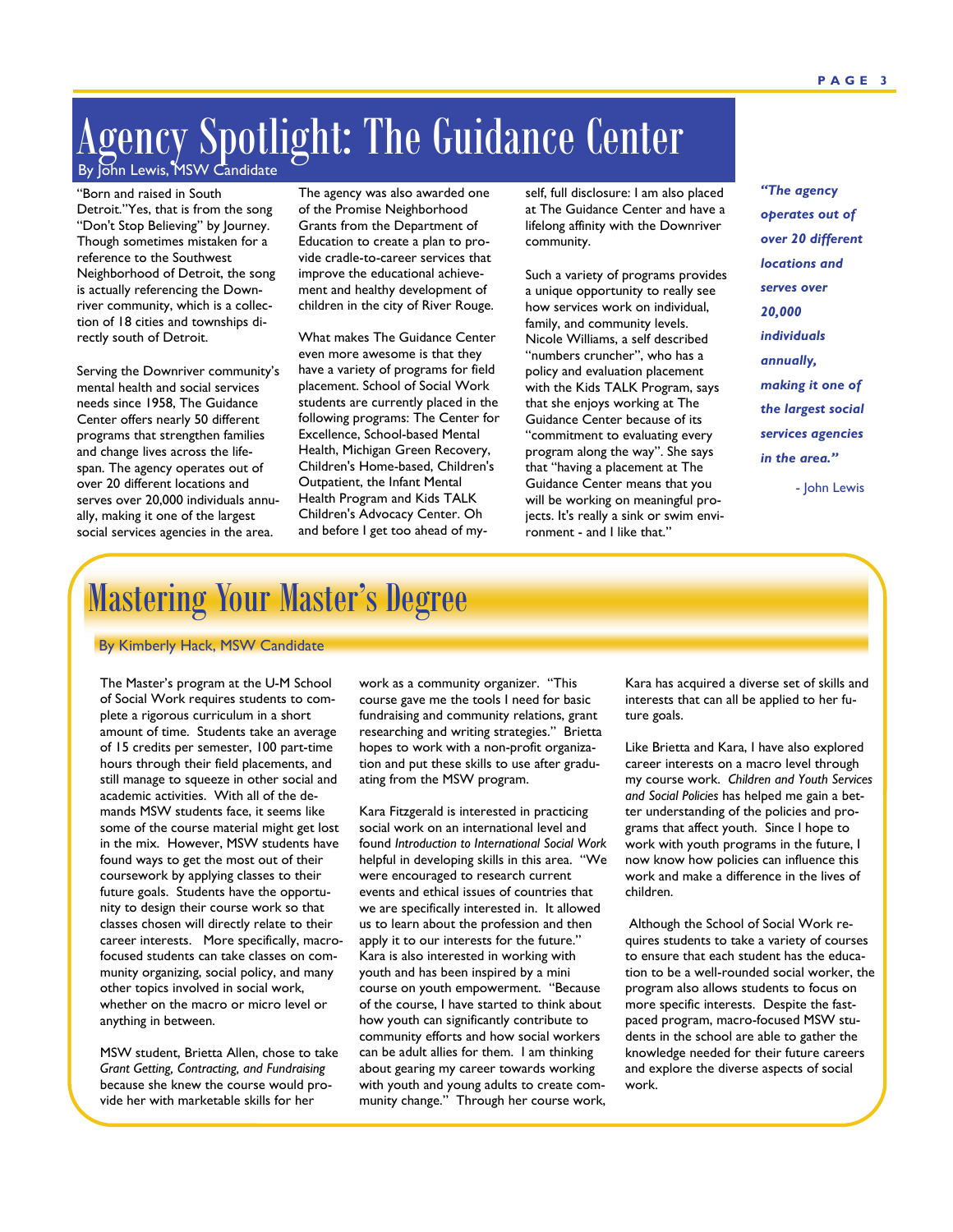#### **PAGE 4**





Jennifer at the 14<sup>th</sup> Annual Golf Classic to support BBBS with Lloyd Carr

### Agency Field Instructors Speak: Big Brothers Big Sisters

#### Kristen Zappalla, MSW Candidate

Big Brothers Big Sisters (BBBS) of Washtenaw County's mission statement is to "help children reach their potential through professionally supported, one-toone relationships with adult mentors committed to helping them grow socially, emotionally and academically." BBBS is one of the field placement sites offered to MSW students. BBBS generally has placements for approximately 4 to 8 interns a term whom are offered a range of opportunities within the agency.

Jennifer Spitler, LMSW and Executive Director, seeks to foster the learning and growth of interns, staff and herself through the partnership with UM-SSW Office of Field Instruction.

She explains that interns bring academia, new ideas and materials into the office. Interns sharing information learned in class, Jennifer believes, "aids in staff's practices to be up to date, informed on new initiatives, theories and strategies and stays connected to the University and thus ingrained in academia." Moreover, interns gain and practice skills which often transfer to various realms of the social work field. When asked, "What do your UM-SSW interns generally do during their field placement with BBBS?"

Jennifer responded with a wide spectrum of experiences offered to interns. Jennifer assists interns with their educational agreements, helping them match their professional goals with the needs of BBBS participants, and current BBBS projects.

*Interpersonal* interns work with individuals and families; matching "bigs" to "littles" and in partnering with schools; interviewing students and potential volunteers. *Community Organizing and Management* interns are currently working on an annual fundraiser hosted by BBBS called, Bowl for Kid's Sake. Students are fundraising, soliciting in kind donations, talking to community members, and working with Ann Arbor and Ypsilanti schools to identify volunteers and/ or have teams at the Bowl for Kid's event.

Additionally, macro-focused interns hone in on nonprofit management skills through developing partnerships with volunteers and community members. A few examples Jennifer cited were, creating and maintaining relationships with volunteers who offer specific skills to mentor children, collect and analyze data, and work with board members.

Jennifer, who has been with BBBS for 9 years, expresses her feeling privileged to serve as a field instructor for UM-SSW students. She affirms that interns enrich the work environment and believes agencies shouldn't shy away from accepting interns. She states that the positives of hosting interns at the agency far supersedes any perceived time and commitment 'burdens'.

Jennifer offers the following advice for those looking for field placements in the fall, "match your passion with your field placement choice, even if it's not exactly what you want to do, make the placement and educational agreement work for you and what you need out of the experience."

Finally, Jennifer reminisces about how frequently students return to her and recount their, "aha moments" of connecting skills learned in field to their current job responsibilities. She loves when interns come back to her years later and are appreciative of the skills they cultivated at BBBS.

### Welcome New Field Instructors of 2011!

The Office of Field Instruction welcomes the New Field Instructors recently trained in the Winter 2011 term.

We thank them for their commitment to education, training, and providing MSW students with an enriching and supportive experience.

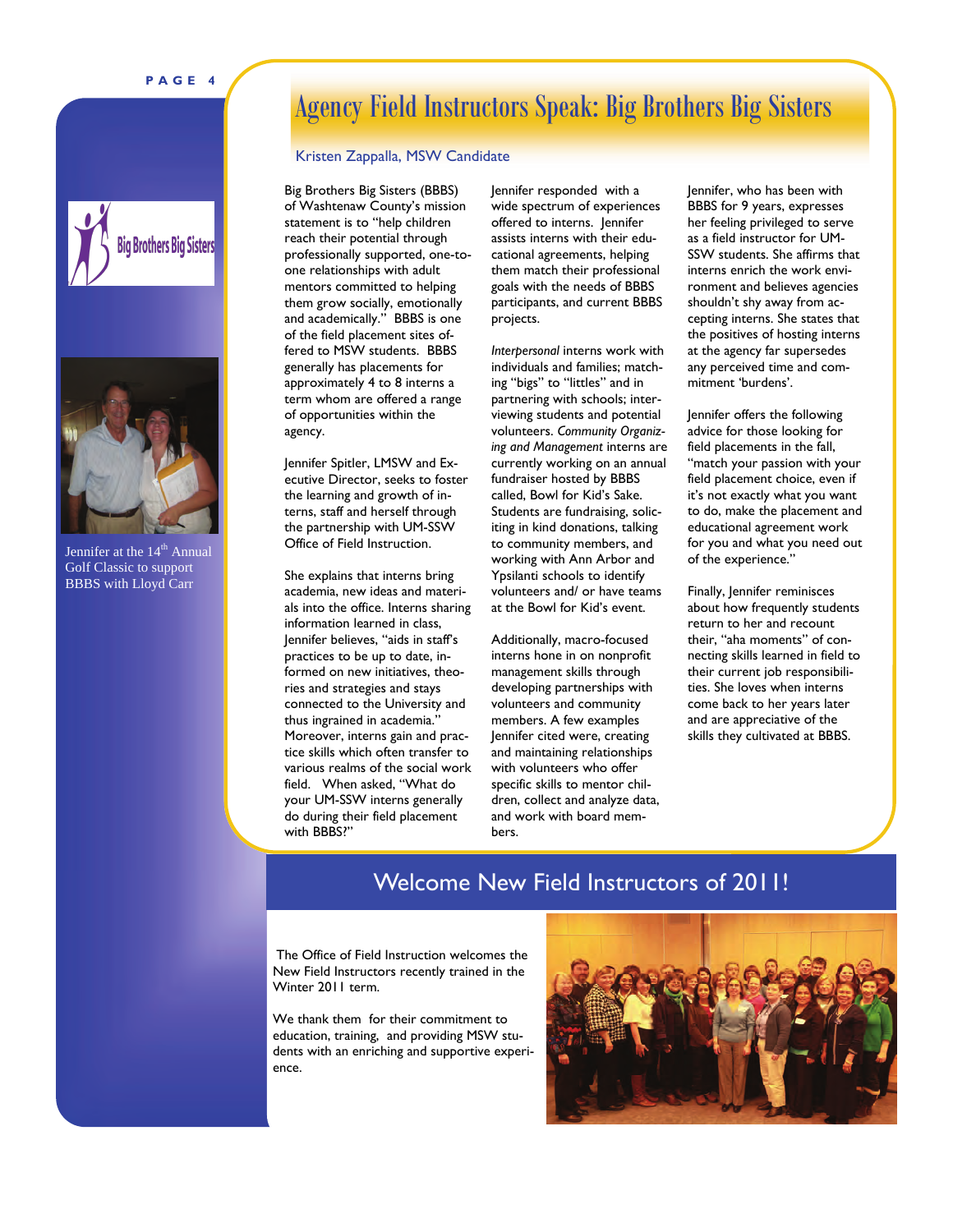## Agency Spotlight: Washtenaw County's "Single Point of Entry"

#### Kimberly Hack, MSW Candidate

Washtenaw County recently implemented a "Single Point of Entry" service in an effort to coordinate housing crisis management. The agency tackling the project and acting as the Single Point of Entry is SOS Community Services in Ypsilanti. The agency will be the first stop on a consumer's route to access services from private nonprofit agencies. The consumer's information will be entered into a database, with their permission, so that other agencies may access it when working with the consumer in the future. Often, consumers must contact multiple agencies in the county to find assistance for a spectrum of housing crisis issues. This service will reduce the time and information gathering that was previously needed at each individual agency. Now the agencies can coordinate services more efficiently and improve consumers' experiences. The database will also help

with collecting data about how housing crises are impacting the community. The data will support the need for continued funding for consumers who are homeless, facing homelessness, or need assistance in a variety of other forms.

U-M School of Social Work interns placed in the various Washtenaw County agencies that are linked to the Single Point of Entry service, have had the opportunity to see this project evolve. Brietta Allen is one of these interns and is working with SOS Community Services. She has used the data collection forms with consumers, which entails asking for personal demographic information as well as history with housing and financial crises, and admits that the project has taken some time to adjust to. "As an intern at SOS, it is challenging working with the new Single Point of Entry service. Though it gets easier with

time and practice, asking consumers for their personal demographic information sometimes feels intrusive, especially if we will not be able to assist them financially at our agency." However, the service will have a positive impact on the community and the assistance available.

 "Overall, this service is beneficial to the community since we share the information we receive in intakes with other organizations through our computer program. This cuts back on how much information consumers have to share each time they go to another agency for assistance," says Brietta. The Single Point of Entry service is still in the introductory phase and continues to grow. It has opened the doors for further collaboration among agencies and an improvement of services for the Washtenaw County community.



Copyright per Google Image



Copyright per Google Images



Copyright per Google Image

# Grant Writing: Students' Perspectives

#### Jamila Abdur-Rahman, MSW Candidate

Grant writing has always been an important skill for social workers, but has become even more critical during the current economic climate. I had the opportunity to discuss the experiences of two individuals who provided their perspectives on the grant writing process.

Jeremy Gaertner is a Management/CSS student. Three months into his field placement, at Big Brothers Big Sisters (BBBS), he received the opportunity to work on a Request for Proposal (RFP) from Kiwanis of Washtenaw County in the amount of \$2600 dollars. If awarded, the funds will be utilized for BBBS's programs. Jeremy took the input from the Executive Director, the fund development staff and the grant writing class that he was taking at UM to guide his writing. When asked, what advice would you give to new students who are attempting to write grants in their field placements? He said that students should review previous grants at their internship that were funded and denied,

in order to assess the strengths and deficiencies. He also advised that students "research the funders in order to make sure that the mission of the funders align with the field placement's mission."

An alumnus of the School of Social Work, Christina Monroe gained more grant writing experience during her field placement at the Technical Assistance Center (TAC) in Detroit. Christina explains that the role of the TAC is to provide technical assistance and support for small to medium sized organizations working within the six Skillman Good Neighborhoods, which are, Brightmor, Cody Rouge, Northend, Osborn, Chadsey/Condon and Vernor. Pat Miller, a grant writing instructor at UM was also Christina's field instructor and Program Manager of TAC. She gave Christina the opportunity to work on a RFP from The Michigan Nonprofit Association in the amount of \$15,000. The grants purpose was to build capacity for census participation within difficult to reach areas in

Detroit and across the state. The task ahead for Christina was not to write a grant for interested organizations, but to provide technical assistance to each organization within each of the six neighborhoods in the form of an outline, detailing in laymen's terms the requirements of the grant.

Christina explained that she and a current MSW candidate, Patrick Meehan, provided creative solutions that were mindful and sensitive to the community they were working in. They included suggestions that were evidence based and offered creative, community specific ways of reaching out to people. The Vanguard Community Development Corporation, followed Christina's outline more closely, and was awarded the funding. When asked about the importance of grant writing for macro practice, Christina said, "Leveraging dollars for your organization and community engagement largely influences the work in your target communities."

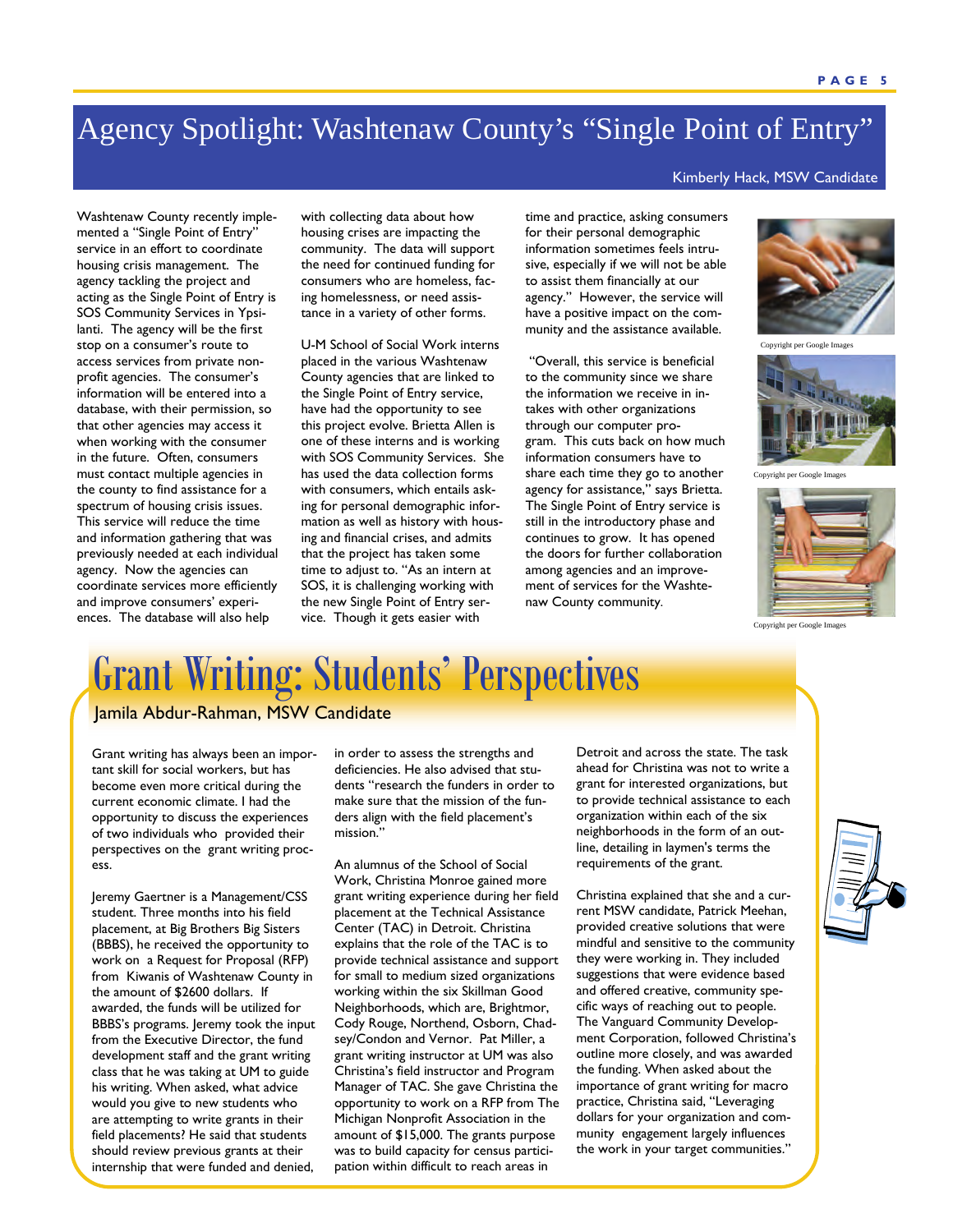#### **PAGE 6**



Copyright per Google Images

### A Review of *"Fitting In"* Exploring TBLGQIA Identities in Social Work

#### Kristen Zappalla, MSW Candidate

The UM-School of Social Work (SSW) Dean's Transgender, Bisexual, Lesbian, Gay (TBLG) Matters Initiative, created in 2004, hosted an event entitled, "Fitting In: Exploring TBLGQIA Identities in Social Work Education and Field Work." "Fitting In" is one of many events throughout the school year sponsored by the Initiative; whose purposes include increased visibility of TBLGQIA issues within the SSW, educational programming geared towards TBLGQIA concerns, and fighting homophobia, transphobia and heterosexism.

The "Fitting In" event held February16th, began with a welcome to all participants and a viewing of the documentary, *Bad Fit*. The documentary highlighted interviews from social work students and faculty at Hunter College in New York. The students and professors interviewed, identified on a spectrum of sexual identities and discussed their experiences in the classroom, with the college administration and with in their field placements. After viewing the documentary, facilitators, Beth Jenkins (MSW candidate), Ja Eun

Huh (MSW candidate) and Leigh Robertson, LMSW Field Faculty, led the audience in discussion about the climate at UM- SSW.

 A major goal of "Fitting In", as described by Ja Eun Huh, was to begin an on-going dialogue initially assessing how the SSW LGBTQIA community and allies perceive the current environment at UM-SSW. The dialogue elicited and welcomed personal experiences and observations with in the school's classrooms, curriculum content and within field placements.

Ja Eun explained that the this Initiative is currently collaborating with the SSW Office of Field Instruction to identify and gather resources and allies from the larger community and SSW community for students who identify as TBLGQIA. Ja Eun stated, "learning through interactions with each other", ignites the process of working towards addressing concerns regarding classroom norms, curriculum content and students who are navigating the management of disclosure in field

placements. Additionally, as described by [Leigh Robertson](http://www.ssw.umich.edu/contact/directory/profile-leigrobe.html), the OFI TBLGQIA liaison and faculty advisor for the Dean's TBLG Matters Initiative, "OFI is currently developing an "Out in Field" brochure modeled after the cutting edge work in this area from field faculty at the University of North Carolina and University of Kansas. This brochure will be designed specifically for TBLGQIA students providing them with basic supportive information, and challenging homophobic, heterosexist, and transphobic attitudes and behaviors within the context of field instruction." This brochure will be available to students in Fall, 2011.

Dialogue generated during the "Fitting In" event wasn't the first of its kind at UM-SSW and it won't be the last. For those interested in participating in the discussions, learning about resources and/or providing resources, contact Leigh Robertson, email: [leigrobe@umich.edu](mailto:leigrobe@umich.edu). Additionally, be on the look out for upcoming Initiative events this spring.

*"The arts have served as an integral part of social justice work and have inspired the organizations that provided workshops and discussions for the conference.."* 

Kimberly Hack

#### **Arts, Activism, and Organizing at the School of Social Work**

Kimberly Hack, MSW Candidate

The A2O Summit, hosted by the UM-School of Social Work, kicked off Friday, March 11, 2011 with musical, dance, and poetry performances by students and local groups. The celebration set the stage for a weekend of workshops on arts, activism, and organizing. The arts have served as an integral part of social justice work and have inspired the organizations that provided workshops and discussions for the conference. The conference provided film screenings of *Bilal's Stand*, a locally produced project about a high school student in Detroit trying to pursue his

dream of attending the University of Michigan, and *A Village Called Versailles*, documenting the recovery of a Vietnamese-American community following the devastation of Hurricane Katrina. Representatives of SOUP Dearborn, The Yuinon, and C+PAD (community+public arts: DETROIT) all discussed their work with community organizing around the creative arts. The Prison Creative Arts Project presented on the writing, art, and theater workshops that they conduct in Michigan prisons to provide hope to inmates. The Matrix Theatre

Company also presented on the community theater work that they organize in Southwest Detroit and even brought in an art project for conference attendees to participate in. Following a discussion with Yusef Shakur and Shaka Senghor, the founders of the Urban Network Bookstore and Urban Guerilla Entertainment, a closing celebration also took place. A showcase of performances provided a fitting ending to the conference on how the arts can have empowering and inspirational effects on individuals and communities.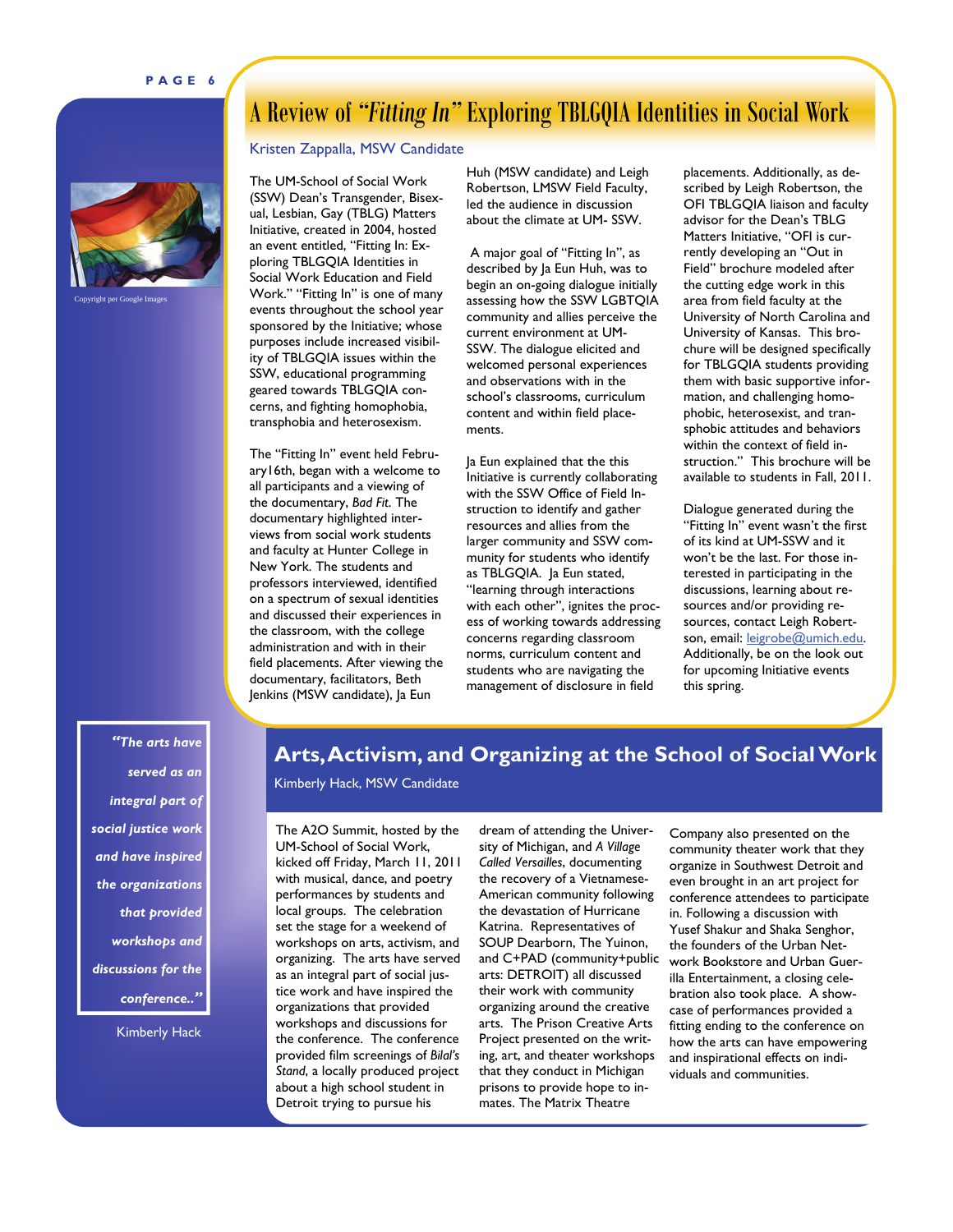# Reflections from the Field

Christine Anderson, LMSW, Field Instructor of Girl Scouts Heart of Michigan

As a field instructor at Girl Scouts Heart of Michigan (GSHOM), I've often found myself thinking that the term "instructor" is a bit of a misnomer. After some years of experience at both GSHOM and other non-profit organizations, I've found that much of my time gets taken by day-to-day responsibilities and honing job-specific skills. There's less time to consider those responsibilities in the broader context of social work. However, thanks to the great opportunity I have to supervise student social workers, I've found myself being able to do just that. The student social workers I have worked with

at GSHOM (including our current intern Jamila Abdur-Rahman) have approached our organization, programs and girls we serve with thoughtful curiosity. They bring a research perspective to the work being done at GSHOM, asking questions that have me considering our mission—to build girls of courage, confidence and character, who make the world a better place with new and fresh eyes, and from the perspectives of multiple stakeholders. A recent conversation with Jamila, for example, had me considering the importance of philanthropy from a Girl Scout's perspective: apart from the importance of "time, talent and treasure" for an organization, the opportunity that girls have in deciding how to give that time, talent and treasure is in and of itself empowering particularly for girls who may have limited resources or feel disempowered for other reasons.

It is these conversations that make me feel like I am as much of a student as the interns I work with. My experience as a field instructor has kept my chosen profession of social work fresh and exciting for me, and I can truly say, based on that experience, the profession will be in good hands for years to come.



Christine Anderson

# **Announcements**

- **The Community Action Social Change Minor** is a new multi-disciplinary undergraduate minor offered by the School of Social Work. Through the minor, students gain skills in addressing community action in social change in diverse community settings while learning to integrate social justice values into the community action and social change process. CASC involves students with diverse backgrounds including: psychology, sociology, economics, anthropology, history, political science, public policy, business, and art and design. CASC students are often looking for opportunities to engage with the community, including short and long-term internship/ volunteer opportunities, and short-term projects during the summer months or the school-year. If your organization/agency is interested in hosting undergraduate students in any of these opportunities or special projects, please contact [cascvolunteeropportuni](mailto:cascvolunteeropportunities@umich.edu)[ties@umich.edu](mailto:cascvolunteeropportunities@umich.edu) for more information. For information about the CASC Minor visit: <http://www.ssw.umich.edu/programs/undergrad>.
- **The Office of Continuing Professional Education** invites you to register for institutes and mini-courses being offered throughout the spring and summer. When registering, be sure to indicate that you are a current, active field instructor in order to access your 50% discount up to \$200. For more information, contact [www.ssw.umich.edu/programs/ce](http://www.ssw.umich.edu/programs/ce).
- **The Office of Field Instruction** continues to be in need of strong interpersonal practice field placements which are supervised by qualified, credentialed social workers with an MSW, a minimum of 2 years post-MSW experience, and a State of Michigan LMSW. A large number of our student's major practice area is in children and youth or mental health so any field opportunities in these areas are most welcome. We are especially looking for people who want to be field instructors who are eager to mentor our developing students and who have the energy and passion for the changing world of social work. If you know of someone who would make a good field instructor or know of a potential fieldworks setting that offers interpersonal practice experiences, please have them contact me at 734 647-2543 or [voshele@umich.edu](mailto:voshele@umich.edu) so I can initiate the application and approval process.

#### **Important Field Related Deadlines and Activities:**

- Classes End **April 19.**
- Field Instruction ends, **April 22.**
- Educational Agreement/Evaluations Due **April 25**. ( Include: Signed Field Instructor Narrative, Self –Assessment, and Term Hours Page completed)